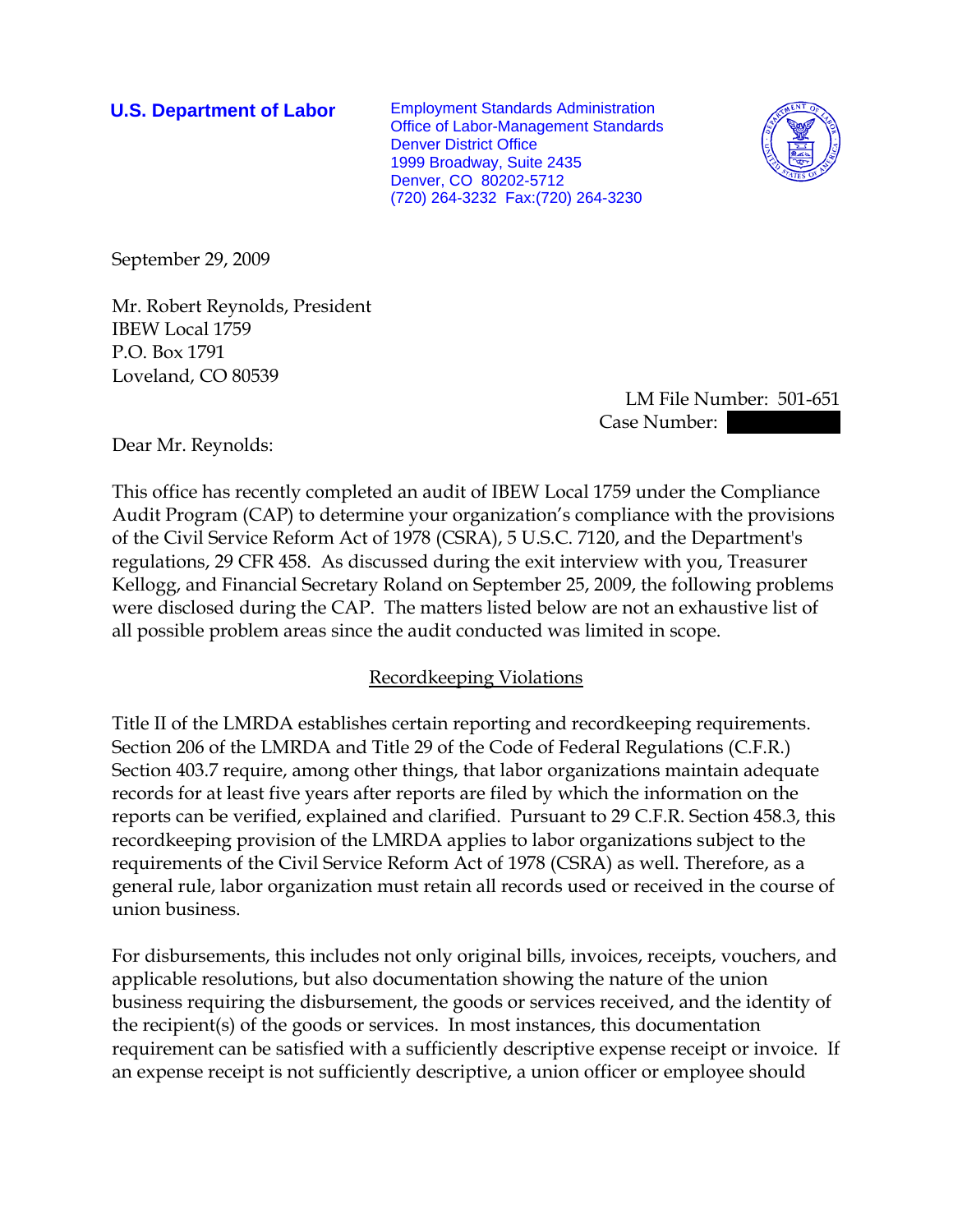write a note on it providing the additional information. For money it receives, the labor organization must keep at least one record showing the date, amount, purpose, and source of that money. The labor organization must also retain bank records for all accounts.

The audit of Local 1759's 2008 records revealed the following recordkeeping violations:

1. Reimbursed Expenses

Local 1759 did not retain adequate documentation for reimbursed expenses incurred by  $\qquad \qquad$  . OLMS found no voucher or support documentation for a check to ||| |||||| totaling \$355.99.

As previously noted above, labor organizations must retain original receipts, bills, and vouchers for all disbursements. The president and treasurer (or corresponding principal officers) of your union, who are required to sign your union's LM report, are responsible for properly maintaining union records.

2. Voided Checks

Local 1759 did not retain voided checks. You should keep all voided checks so that all the checks can be accounted for.

3. Information not Recorded in Meeting Minutes

During the audit, OLMS found several vouchers that indicated that certain expenses were approved at an executive board meeting. However, some of Local 1759's executive board meeting minutes were missing. Minutes of all membership or executive board meetings must report any disbursement authorizations made at those meetings.

4. Lack of Appropriate Authorization for Expense Claims

Your vouchers require the president's and recording secretary's signatures. Several vouchers lacked a second signature indicating approval for the expenses claimed on those vouchers.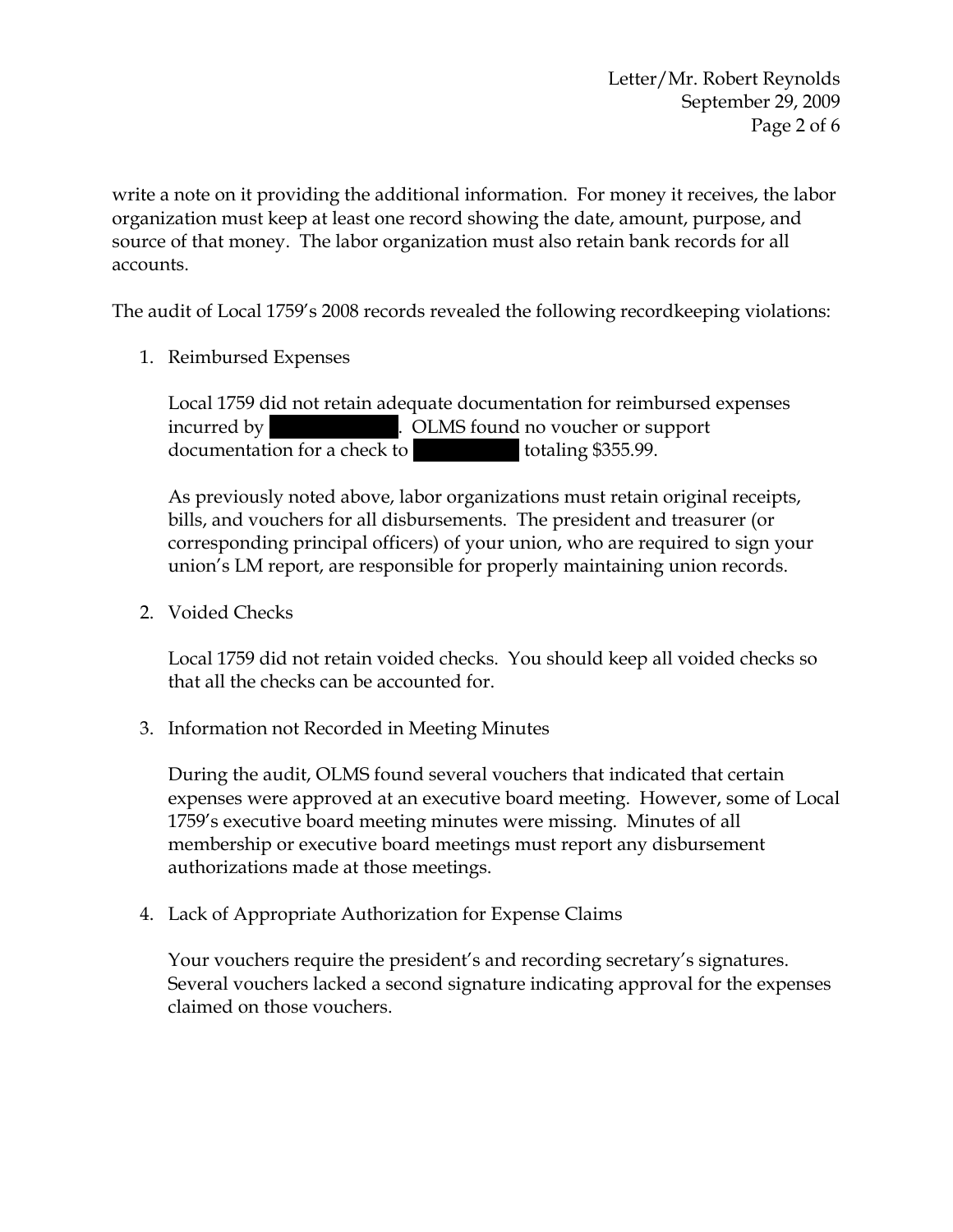Letter/Mr. Robert Reynolds September 29, 2009 Page 3 of 6

Based on your assurance that Local 1759 will retain adequate documentation in the future, OLMS will take no further enforcement action at this time regarding the above violations.

# Reporting Violations

Pursuant to 29 C.F.R., Section 458.3, the reporting requirement under 29 C.F.R. Section 403.2 (see Section 201(b) of the Labor-Management Reporting and Disclosure Act (LMRDA)) is made applicable to labor organizations subject to the requirements of the CSRA. This provision requires labor organizations to file annual financial reports that accurately disclose their financial condition and operations. The audit disclosed a violation of this requirement. The Labor Organization Annual Report Form LM-3 filed by Local 1759 for fiscal year ending December 31, 2008 was deficient in the following areas:

1. Disbursements to Officers

Local 1759 did not include some reimbursements to officers totaling at least \$4,500 in the amounts reported Item 24 (All Officers and Disbursements to Officers). It appears the union erroneously reported these payments in Item 54 (Other Disbursements).

The union must report most direct disbursements to Local 1759 officers and some indirect disbursements made on behalf of its officers in Item 24. A "direct disbursement" to an officer is a payment made to an officer in the form of cash, property, goods, services, or other things of value. See the instructions for Item 24 for a discussion of certain direct disbursements to officers that do not have to be reported in Item 24. An "indirect disbursement" to an officer is a payment to another party (including a credit card company) for cash, property, goods, services, or other things of value received by or on behalf of an officer. However, indirect disbursements for temporary lodging (such as a union check issued to a hotel) or for transportation by a public carrier (such as an airline) for an officer traveling on union business should be reported in Item 48 (Office and Administrative Expense).

2. Failure to File Bylaws

Pursuant to 29 C.F.R. Section 458.3, the requirement under 29 C.F.R. Section 402.4 implementing LMRDA Section 201(a) is made applicable to labor organizations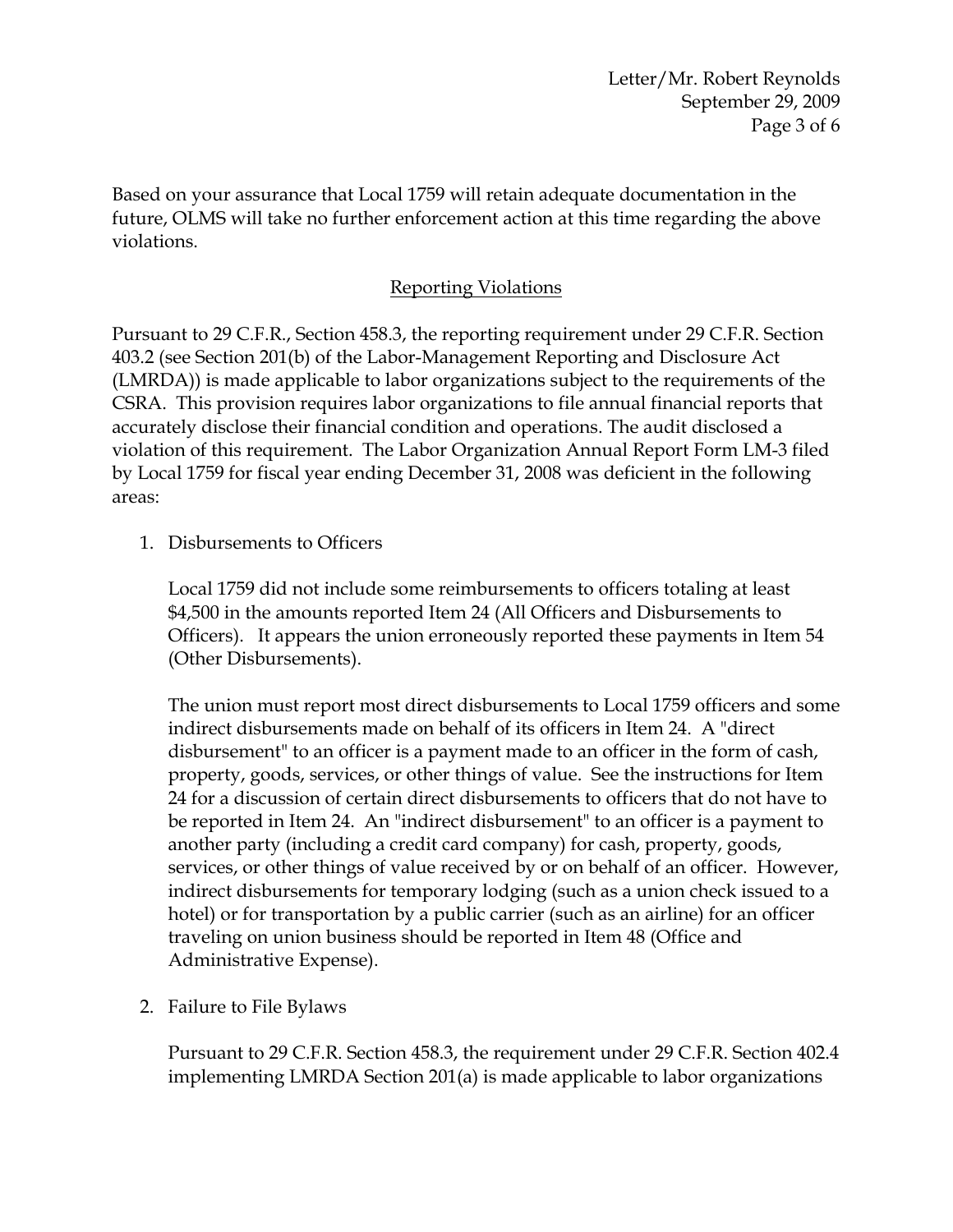subject to the requirements of the CSRA. This provision requires labor organizations to file copies of any revised constitution and bylaws when it files its annual financial report. The audit disclosed a violation of this requirement. Local 1759 amended its constitution and bylaws in 2008, but did not file the required copies with its LM report for that year.

Local 1759 has now filed a copy of its constitution and bylaws.

I am not requiring that Local 1759 file an amended LM report for 2008 to correct the deficient items, but Local 1759 has agreed to properly report the deficient items on all future reports it files with OLMS.

## Other Violations

The audit disclosed the following other violation(s):

Inadequate Bonding

Pursuant to 29 C.F.R. Section 458.35, officers and employees of any labor organization subject to the CSRA are required to be bonded in accordance with Section 502(a) of the LMRDA. This provision requires that union officers and employees be bonded for no less than 10% of the total funds those individuals or their predecessors handled during the preceding fiscal year. Officers and employees of Local 1759 are currently bonded for \$10,000; however, they must be bonded for at least \$23,907.

Local 1759's officers and employees are currently bonded for \$10,000, but they must be bonded for at least \$23,907. You notified me that you have increased your bond to \$30,000. Please provide proof of bonding coverage to this office as soon as possible, but not later than October 9, 2009.

## Other Issues

## 1. Signing Blank Checks

During the audit, you advised that in the past officers have signed blank checks. Your union's constitution requires that all checks be signed by the president and treasurer. The two signature requirement is an effective internal control of union funds. Its purpose is to attest to the authenticity of a completed document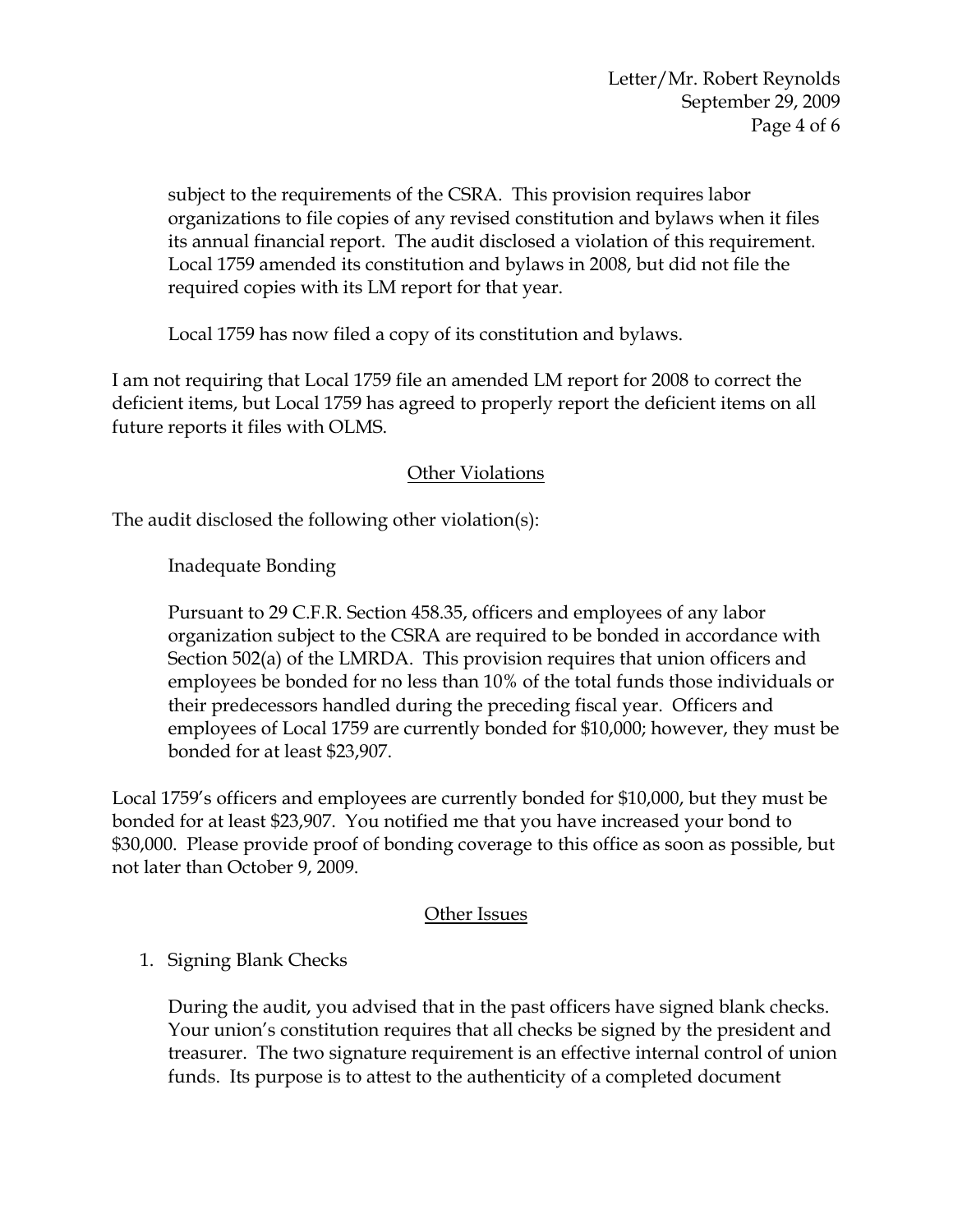Letter/Mr. Robert Reynolds September 29, 2009 Page 5 of 6

already signed. However, signing a blank check in advance does not attest to the authenticity of a completed check, and negates the purpose of the two signature requirement. OLMS recommends that Local 1759 review these procedures to improve internal control of union funds.

2. Extra Salary Check to Officer

OLMS found that in 2008 Local 1759 mistakenly wrote an extra salary check to former Vice President  $|$  for \$166.24. You agreed to resolve this issue by having the officer repay the local or by having your executive board authorize the overpayment. Please notify me once this matter has been resolved.

3. Salary Checks to Officers for Incorrect Amount

Officers' monthly salaries are based on their hourly rate at their regular jobs. OLMS found that in 2008 some officers did not receive the appropriate salary because the officers failed to notify Local 1759 of increases in their hourly rates. You agreed to take steps to insure that officers receive the appropriate salary such as having them fill out vouchers for their monthly salary.

I want to extend my personal appreciation to IBEW Local 1759 for the cooperation and courtesy extended during this compliance audit. I strongly recommend that you make sure this letter and the compliance assistance materials provided to you are passed on to future officers. If we can provide any additional assistance, please do not hesitate to call.

Sincerely,

Investigator

|||||||| ||||||||

cc: Mr. James Kellogg, Treasurer Mr. James Roland, Financial Secretary